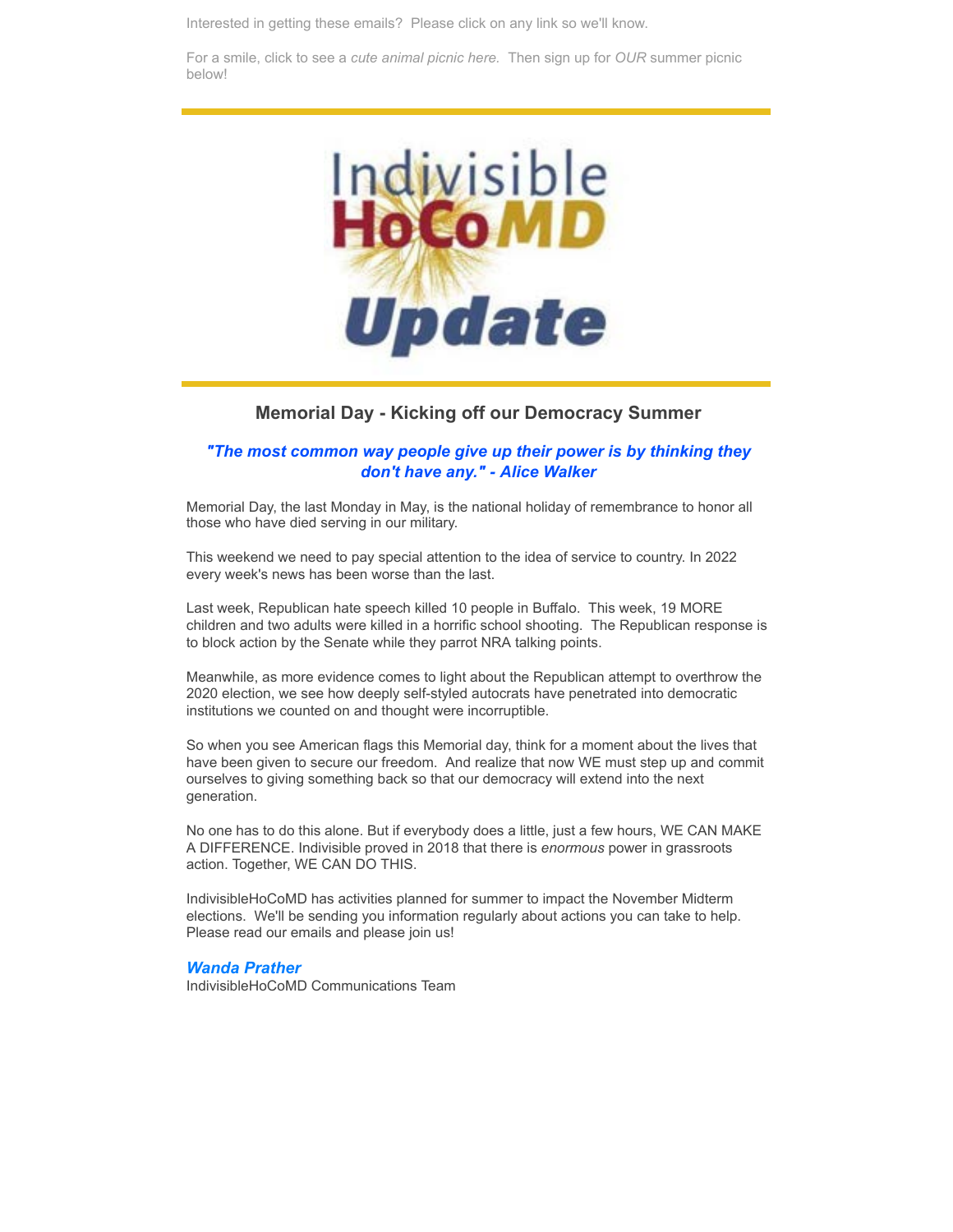



### **Register for our summer potluck picnic!**

Time to recharge relationships and energize to save our democracy!

### **June 10 6-8pm Owen Brown Interfaith Center**

Come hang out in-person (both indoors and on the OBIC patio) for a fun time with fellow Indivisibles, get reconnected, see what the different Action Teams are up to, and chat with various candidates that may show up. Bring a friend and both you and they get a free IndivisibleHoCoMD t-shirt!

CLICK TO [REGISTER](https://secure.everyaction.com/b9pv9iHG40KI8NrnRJtGjw2?emci=d14a7f40-31de-ec11-b656-281878b85110&emdi=ea000000-0000-0000-0000-000000000001&ceid={{ContactsEmailID}}) HERE!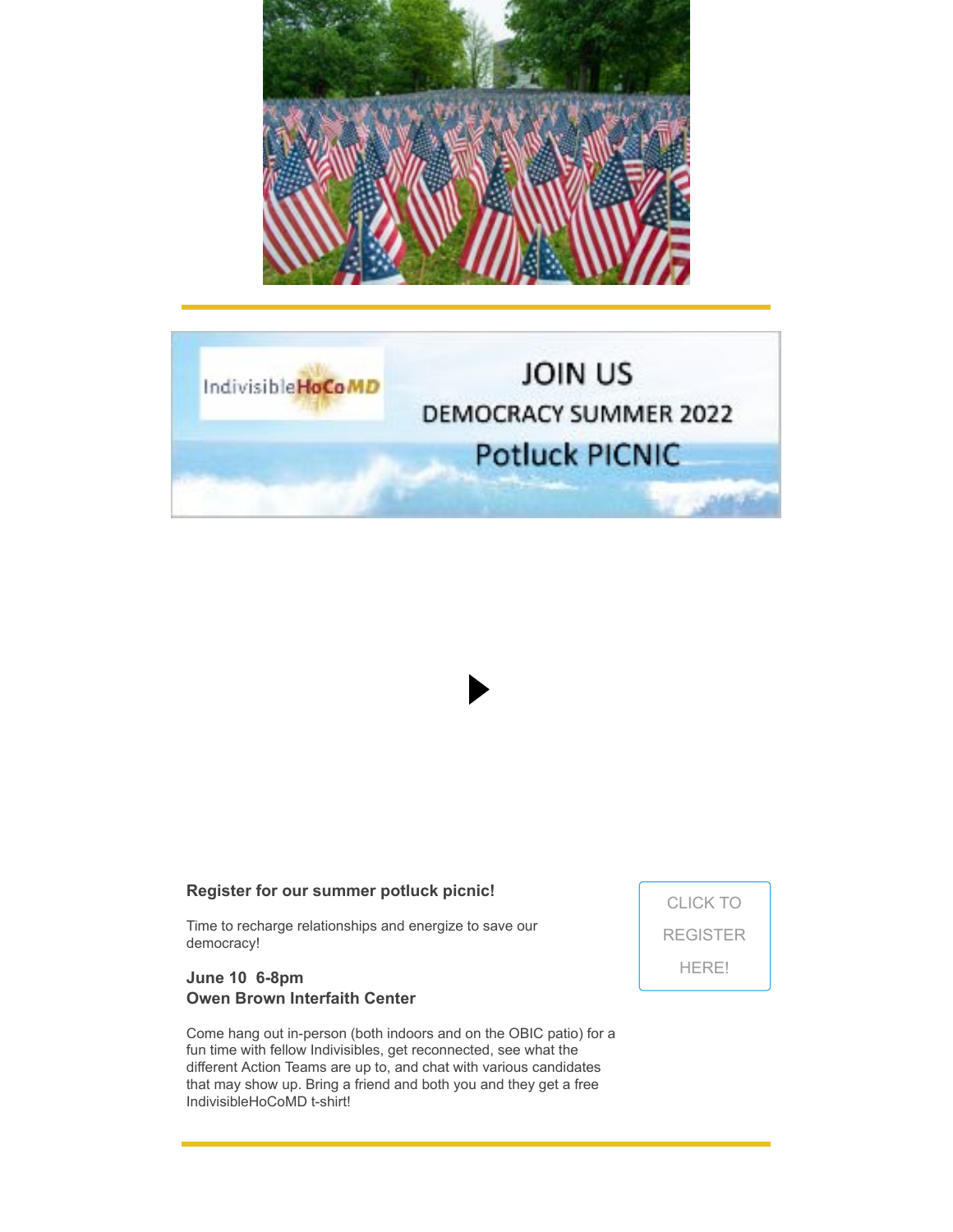

Click the link below to see the Democracy Summer events already scheduled for the month of June.

Check back often, we may add more! There are tabs at the bottom where you can look ahead to July and August.

[Click for Democracy Summer Event Schedule](https://docs.google.com/spreadsheets/d/1MFNFiUnl-XRNL53hjKjRfICqbQPSR5Pv/edit?usp=sharing&ouid=101816116899771431425&rtpof=true&sd=true&emci=d14a7f40-31de-ec11-b656-281878b85110&emdi=ea000000-0000-0000-0000-000000000001&ceid={{ContactsEmailID}})

# **Defend Democracy**

# **Are you ready to Rock the Vote?**

Maryland has confirmed this **year's primary date will be July 19th**. Are you ready? It's a redistricting year, so election officials have made changes to *County, State, and Congressional districts.*

Make sure you are registered to vote and check your voting districts *[here](https://voterservices.elections.maryland.gov/votersearch?emci=d14a7f40-31de-ec11-b656-281878b85110&emdi=ea000000-0000-0000-0000-000000000001&ceid={{ContactsEmailID}})*

The voter registration deadline for the primary is **JUNE 28**.

If you are not going to be able to vote in person, request a mail-in ballot *[here](https://voterservices.elections.maryland.gov/onlinemailinrequest/InstructionsStep1?emci=d14a7f40-31de-ec11-b656-281878b85110&emdi=ea000000-0000-0000-0000-000000000001&ceid={{ContactsEmailID}})*

If you are going to be in town, volunteer to be an Election Judge (many are needed, in all districts). Being an Election Judge is a long day, but informative and rewarding. Sign up *[here](https://www.elections.maryland.gov/get_involved/election_judges_form.html?emci=d14a7f40-31de-ec11-b656-281878b85110&emdi=ea000000-0000-0000-0000-000000000001&ceid={{ContactsEmailID}})*.

Protect the Vote 2022 Campaign: Common Cause Maryland will provide all the training and resources you need to assist voters, and there's a supportive community of fellow volunteers that'll have your back the whole way. There's a role for everyone – whether it's helping voters from home, assisting voters safely in person, or tracking online disinformation. Sign up *[here.](https://protectthevote.net/?link_id=1&can_id=8cc39b1769395686fe7dd6602f4121a1&source=email-mobilizing-more-volunteers-than-ever-2&email_referrer=email_1524072&email_subject=mobilizing-more-volunteers-than-ever&emci=d14a7f40-31de-ec11-b656-281878b85110&emdi=ea000000-0000-0000-0000-000000000001&ceid={{ContactsEmailID}})*

Check Vote Smart's website for free, factual, unbiased information on candidates and elected officials: *[https://justfacts.votesmart.org](https://justfacts.votesmart.org/?emci=d14a7f40-31de-ec11-b656-281878b85110&emdi=ea000000-0000-0000-0000-000000000001&ceid={{ContactsEmailID}})*

# **General Membership Meeting**

# **Did you miss our spring meeting?**

**Dr. Rachel Bitecofer** - political scientist, election forecaster, messaging strategist, and founder of Strike Pac - talked about the midterms and how we can win the messaging battle.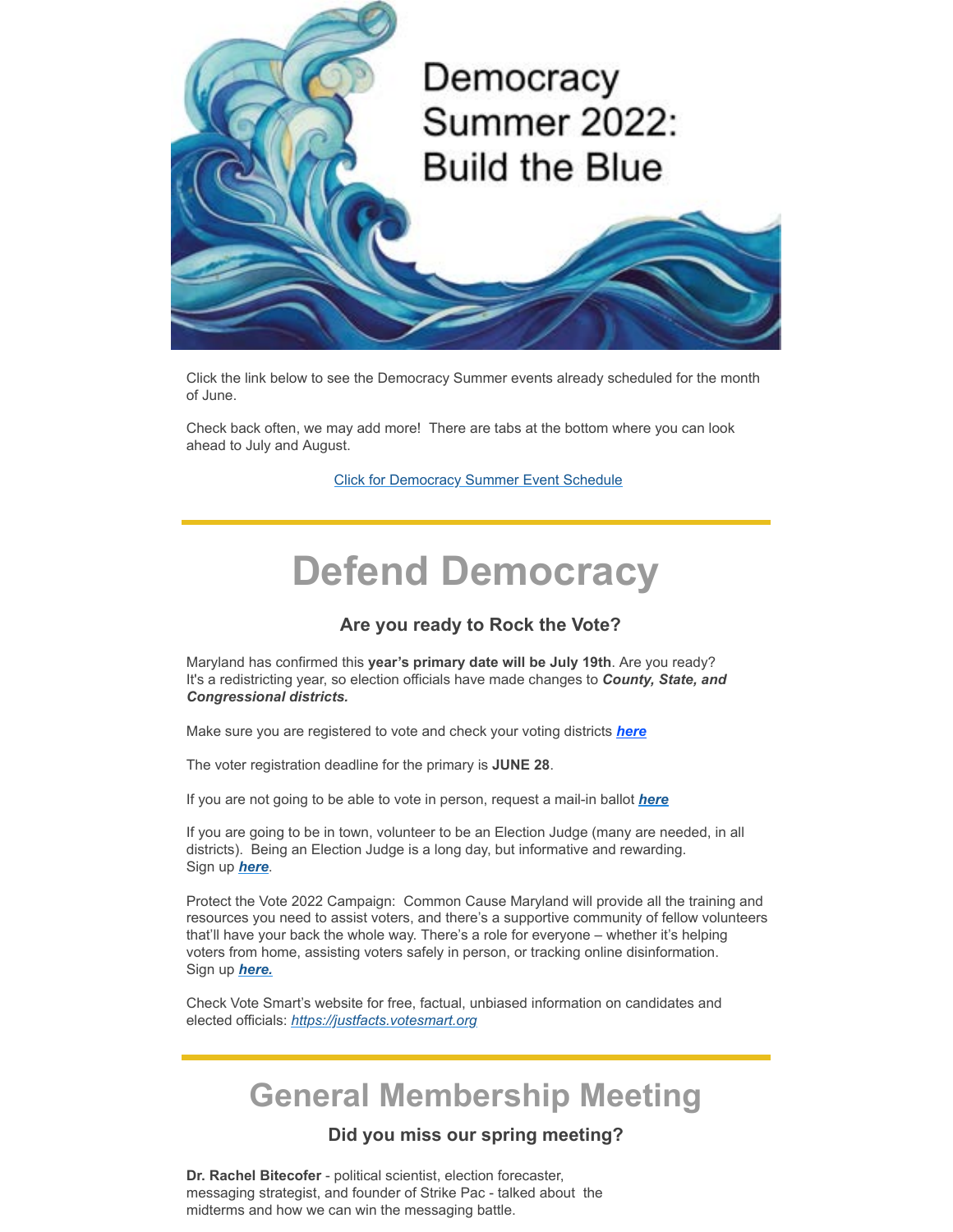

On the same page you'll find a personal video message recorded for us by Maryland's own JAMIE RASKIN!!!

We also raffled off three signed copies of Jamie Raskin's new book, "Unthinkable". Congratulations to our three winners, **Judy Schiffer, Arthur Spilkia** and **Bob Lisk** !



# **Communications**

# **Help us with Messaging!**

What we heard from Dr. Bitecofer at our spring meeting is to SPEAK UP AND PUSH BACK with our messaging!

So if you use **social media** of any type, and you see someone complaining about "Congress doing nothing about gun violence/gun control",

PLEASE CHANGE the narrative to: **"REPUBLICANS** in Congress are doing nothing about gun violence/gun control!!



{{Disclaimer}}

IndivisibleHoCoMD PO Box 603 Savage, MD 20763-0603 United States

If you believe you received this message in error or wish to no longer receive email from us, please (Unsubscribing is not supported in previews).

*We don't require donations but any and all are greatly appreciated.*